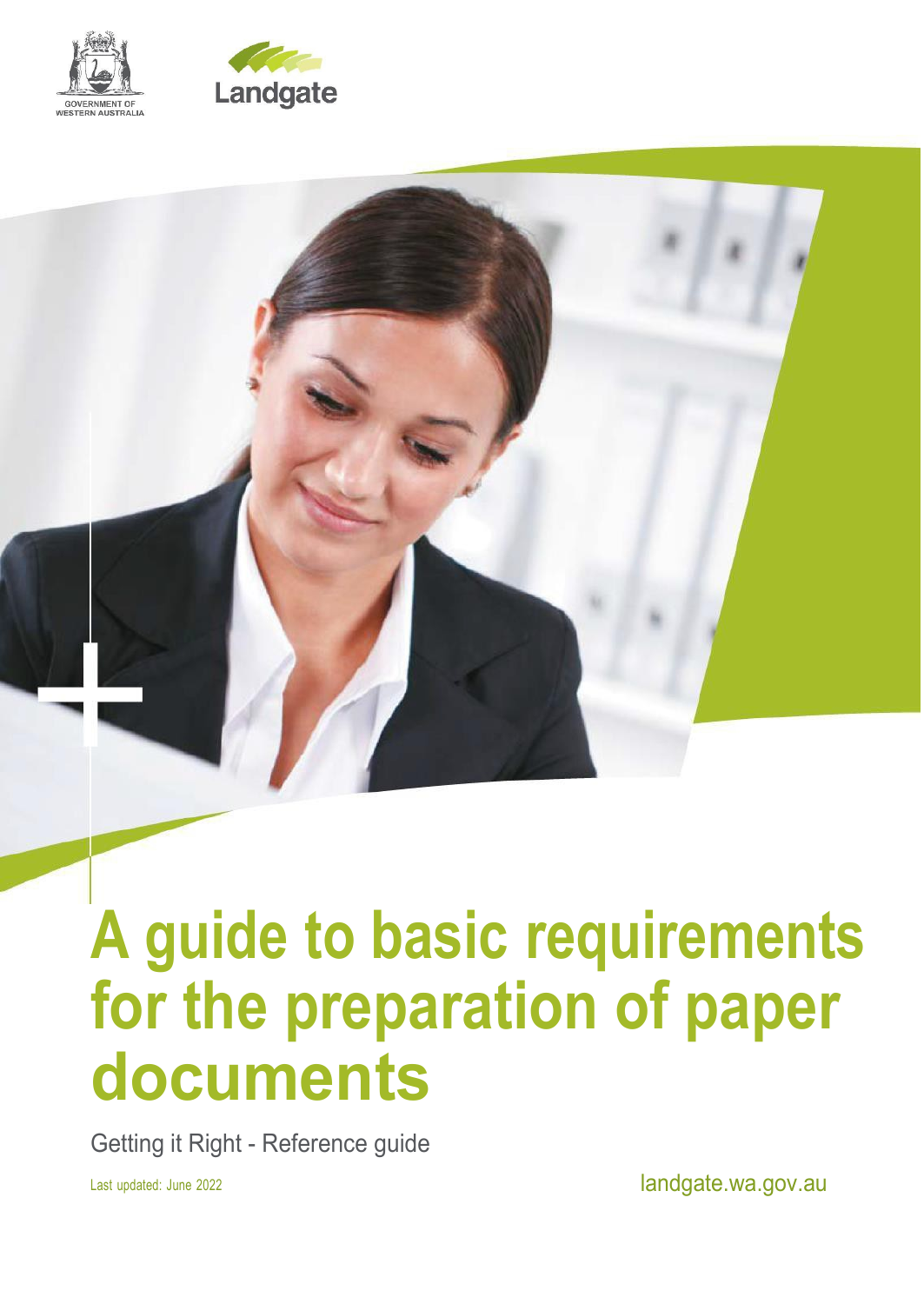**General Enquiries** Tel. +61 (0)8 9273 7373 [customerservice@landgate.wa.gov.au](mailto:customerservice@landgate.wa.gov.au)

**Registration Information** [dealings@landgate.wa.gov.au](mailto:dealings@landgate.wa.gov.au)

**Hearing impaired (TTY)** Tel. +61 (0)8 9273 7571

**Regional Australia** Tel. 1300 556 224

**Outside Australia** Tel. +61 8 9273 7373

**Mail** P.O Box 2222 Midland 6936 WA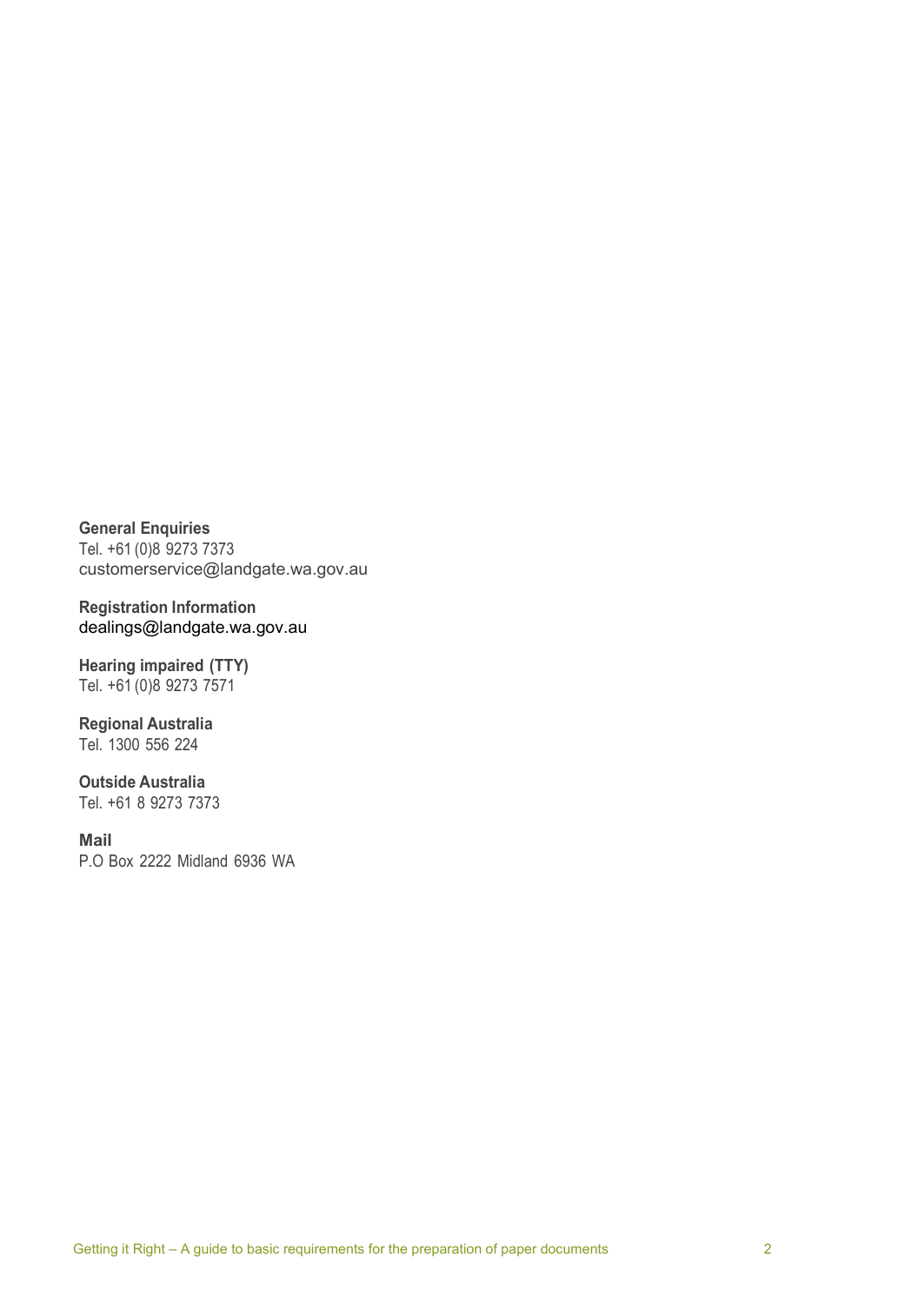# **Contents**

|   | <b>Basic Requirements for Preparation of Paper Documents</b>                 |                | 1  |
|---|------------------------------------------------------------------------------|----------------|----|
|   | <b>Document Preparation</b>                                                  |                | 1  |
|   | Forms                                                                        | 1              |    |
|   | Searches                                                                     | 1              |    |
|   | Land Description Panel                                                       | 1              |    |
|   | <b>Estate and Interest Panel</b>                                             | $\overline{2}$ |    |
|   | Limitations, Interests, Encumbrances and Notifications                       | $\overline{2}$ |    |
|   | Expired Restrictive Covenants - Transfers                                    | $\overline{2}$ |    |
|   | Interests Notified on Strata Plan                                            | 3              |    |
|   | <b>Applicant Panel</b>                                                       | 3              |    |
|   | <b>Transferor Panel</b>                                                      | 3              |    |
|   | <b>Consideration Panel</b>                                                   | 3              |    |
| п | <b>Transferee Panel</b>                                                      | 4              |    |
| п | <b>Addresses in Documents</b>                                                | 4              |    |
| ٠ | <b>Contractual Components in Mortgages</b>                                   | 4              |    |
|   | <b>Attestations</b>                                                          |                | 4  |
| п | Transferor's execution panel                                                 | 4              |    |
|   | Transferee execution panel                                                   | 5              |    |
|   | Issue - non issue panel                                                      | 5              |    |
|   | Mortgagor's execution - additional signatures                                | 6              |    |
|   | <b>Extra Signatures in General</b>                                           | 6              |    |
| ٠ | Different Signatures in documents                                            | 6              |    |
| ٠ | Transferor and Transferee sign on incorrect sides                            | 6              |    |
|   | Company execution                                                            | 6              |    |
|   | Non-Western Signatures and Interpreter's clauses                             | 7              |    |
|   | <b>Verification of Identity</b>                                              |                | 7  |
|   | <b>Registrar's Caveats</b>                                                   |                | 7  |
|   | <b>Registrar's Packets</b>                                                   |                | 8  |
|   | <b>Supporting Evidence</b>                                                   |                | 8  |
|   | <b>Statutory Declarations</b>                                                | 8              |    |
|   | Office of State Revenue (OSR) notation required - amendments to a Transfer 8 |                |    |
|   | Alterations                                                                  | 9              |    |
|   | Dates on a Document                                                          | 9              |    |
| ٠ | Amendment of Documents by Solicitors and Settlement Agents                   | 9              |    |
| ٠ | Amendment of documents before lodgement                                      | 9              |    |
|   | Written examples of acceptable and unacceptable amendments                   |                | 10 |



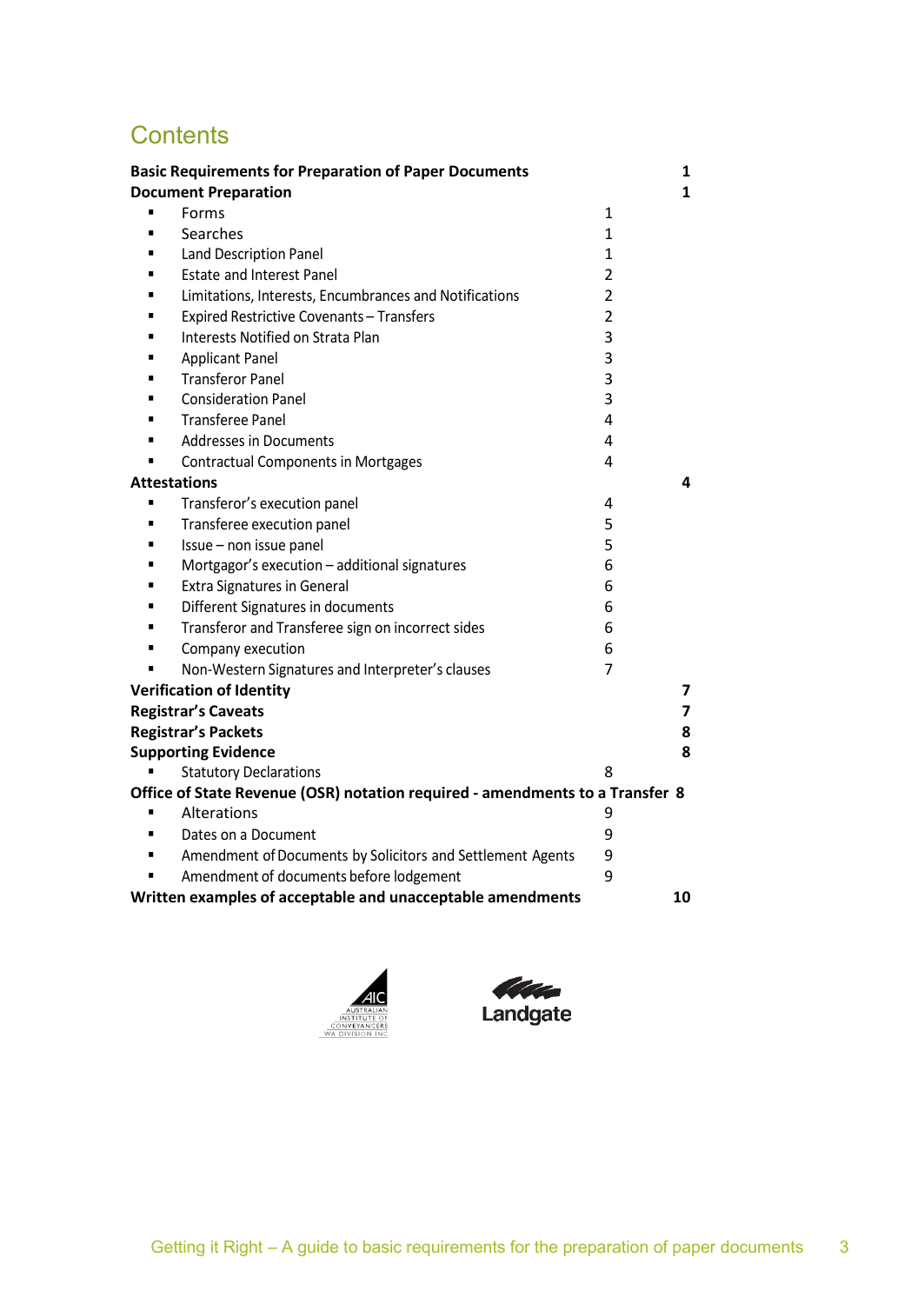## <span id="page-3-0"></span>Basic Requirements for Preparation of Paper Documents

The main purpose of this Brochure is to remove doubt in document preparation for lodgement at Landgate, and to assist settlement agents and solicitors to "get it right the first time". It should be used in conjunction with Landgate's Land Titles Registration Policy and Procedure Guides [\(Land Transactions toolkit\)](https://www0.landgate.wa.gov.au/business-and-government/Land-Transactions-toolkit) and Customer Information Bulletins (CIBs), as well as all relevant laws and regulations.

This Brochure covers common errors identified by Landgate staff in regard to document preparation and details the requirements of Landgate as to attestations and amendments.

## <span id="page-3-1"></span>Document Preparation

#### <span id="page-3-2"></span>**Forms**

Choose the correct Form in the first instance.

Schedule forms are available in PDF format on the Landgate website. Generally, word versions are not provided as margins, format and operative clauses are unintentionally removed.

Minor defects in the forms may be acceptable without the requirement for acceptance. For example; where a form has been hole punched – if the holes do not interfere with names, addressed, encumbrance numbers or executions/signatures this is acceptable, where margin lines have not printed this is acceptable.

#### <span id="page-3-3"></span>**Searches**

In order to correctly complete documents for registration it is best practice to search the current, original Certificate of Title and order a copy from Landgate.

**Do not rely on, or work from, the Duplicate Certificate of Title (Dup CT).** The Dup CT does not show everything that affects the title. For example, caveats, memorials and notifications do not appear on a Dup CT. It also may not be the current edition.

#### <span id="page-3-4"></span>**Land Description Panel**

The land description is to be shown in full as per the Certificate of Title – for example "Lot 1 on Deposited Plan 12345" or "Lot 1 on Plan 12346". However, "Lot 1 on DP 12345" or "Lot 1 on P 12346" would also be acceptable, although not encouraged to be used.

Likewise, for a strata lot, the best description would be shown as "Lot 1 on Strata Plan 12345" or "Lot 1 on Survey Strata Plan 12345". However, "Lot 1 on SP 12345" is also acceptable (doesn't matter if it is a strata plan or survey strata plan, shortened reference of SP is acceptable to both although not encouraged to be used).

Similarly, if the land description is referenced to a Diagram, "Lot 1 on Diagram 12345" should be used. However, "Lot 1 on D 12345" may also be accepted but not encouraged to be used.

The Extent panel is also included in the Land Description and is used to identify whether "Whole" of the land or "Part" of the land is being affected. This panel is not related to shares that an individual may hold in the land.

The Volume and Folio number are required to be shown unless the document is following an Application for New Titles. In that case, Landgate will allocate the new title number to the document.

Alterations to a Lot or to a Survey number are acceptable (only one part of the land description can be amended and the amendment must be for only one number) provided the amendment is initialled by all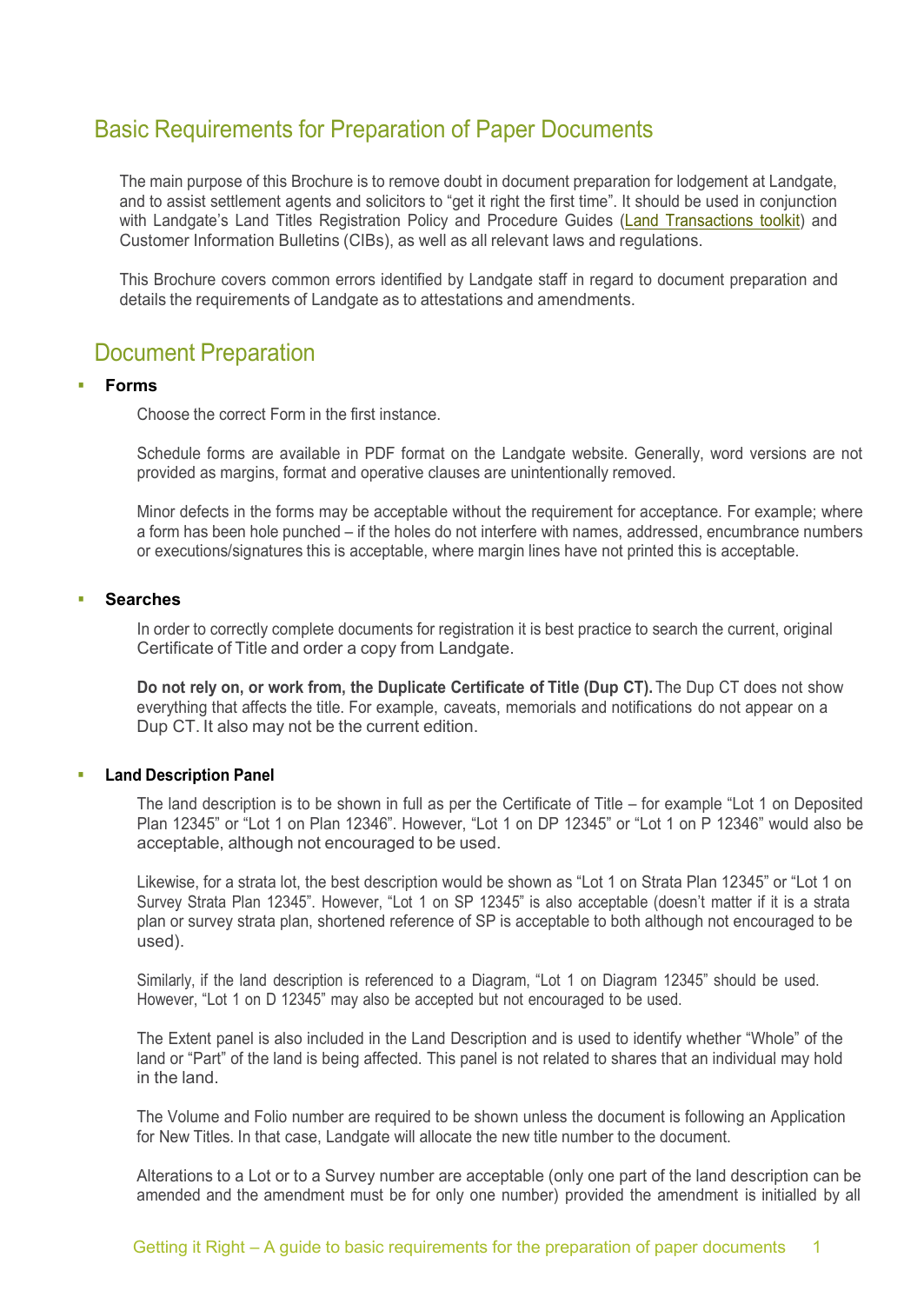parties to the document. For example, if the land description was shown as Lot 123 on DP 45678, only one digit in the whole description can be amended.

Where the land description has been amended and the document attracts duty, any amendment to the land description as described above must be referred to Office of State Revenue (OSR) for acknowledgement by OSR. Alterations to land descriptions that have not been acknowledged by OSR will be stopped and requisitioned.

If alterations are required to both the lot number and to the survey number in a land description panel, a new document should be prepared.

Please note that this does not require the witnesses to initial such amendments.

#### <span id="page-4-0"></span>**Estate and Interest Panel**

Refer to policy and procedure guide [DOC-01 Document Preparation](https://www0.landgate.wa.gov.au/for-individuals/Land-Transactions-toolkit/land-titles-registration-policy-and-procedure-guides/practice-manual/registration/doc-01-document-preparation) for more details about this topic, paying particular attention to the following key matters.

Interest as Tenants in Common - Transactions limited to a share in land should be shown in the Estate and Interest panel of transfer documents. For example, "fee simple in one undivided half share only" or "fee simple in  $\frac{1}{2}$  (half) share only".

Interest of a Joint Tenant – an example of the correct wording to be expressed in the Estate and Interest panel is "fee simple as to the interest of A as joint tenant with B". No Estate and Interest Panel - Where a document does not have an Estate and Interest panel, such as an application, it would be appropriate to show the share as a heading in the land description panel. For example, "As to one undivided half share only in" Lot 22 on Deposited Plan 12345 or . Lot 22 on Deposited Plan 12345 as to one undivided half share only

Any amendment to the Estate and Interest panel by adding or removing shares or interest must be initialled by the parties to the document and referred to Office of State Revenue (OSR) for acknowledgement by OSR. Solicitor's or Agents are not to make these amendments.

#### <span id="page-4-1"></span>**Limitations, Interests, Encumbrances and Notifications**

A current search of a Certificate of Title is recommended to identify any current Limitation, Interest, Encumbrance and Notifications "limitations".

Do not include any interests in new documentation that are being removed.

Absolute caveats prevent the registration of instruments (such as transfers, leases and mortgages), so check any caveats carefully. Refer to the notes section on the back of each document as not all Limitations, Interests, Encumbrances and Notifications are required to be shown.

#### <span id="page-4-2"></span>**Expired Restrictive Covenants – Transfers**

All parties preparing transfer documents should search the restrictive covenant to ascertain if the restrictive covenant has expired. If the document preparing party is of the opinion that the restrictive covenant has expired, a signed letter must accompany the transfer requesting its removal when lodged in paper or by email attachment one week prior to lodgement where the Transfer is lodged electronical.

The content of the letter need only contain the following line:

Restrictive Covenant [doc. #] may have expired and, if so, should be removed from Certificate of Title Volume [#] Folio [#].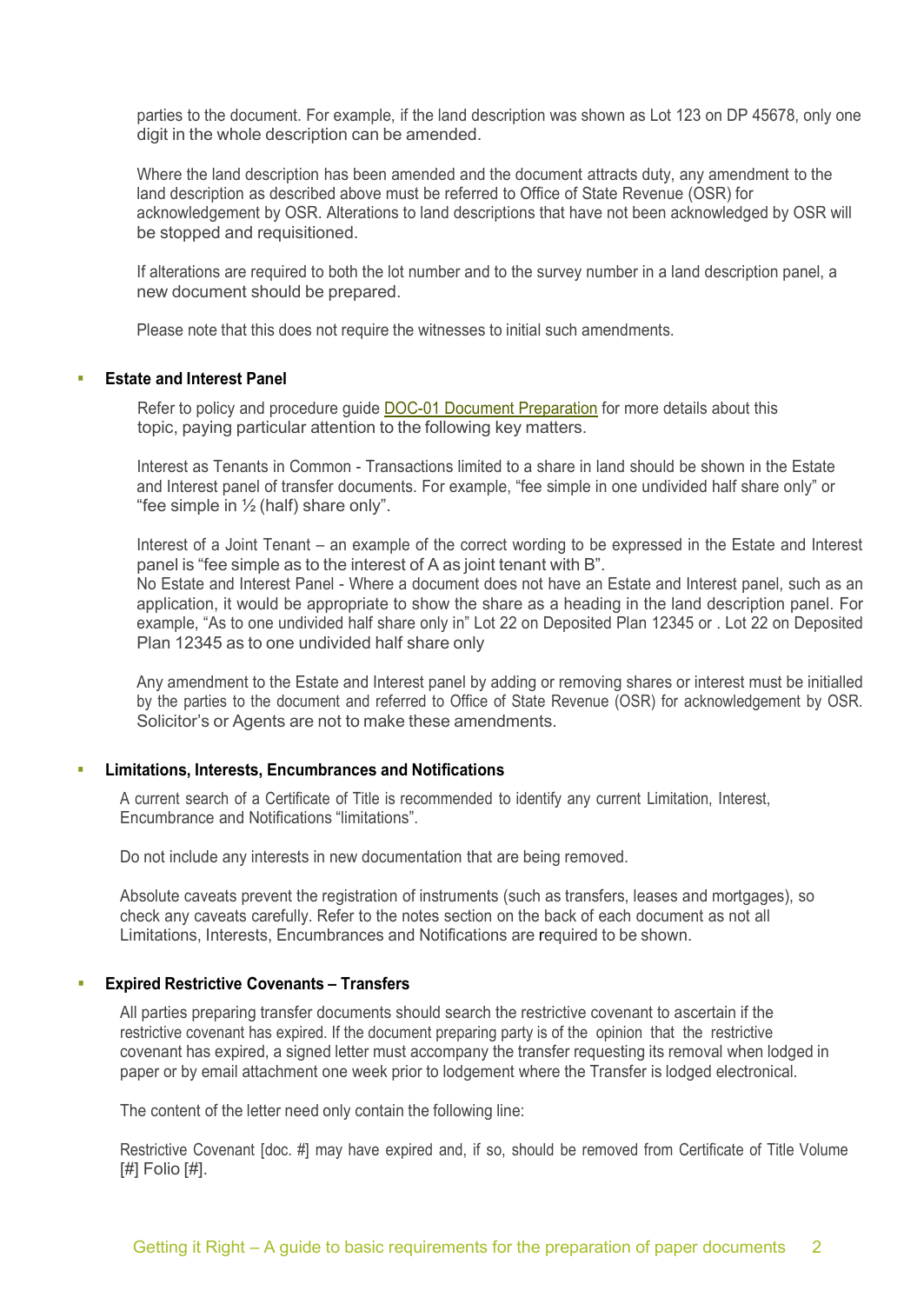Warning: Restrictive Covenants that contain unexploded ordinance provisions cannot be full removed, even if an expiry date is state.

#### <span id="page-5-0"></span>**Interests Notified on Strata Plan**

It is best practice to include the strata plan number when completing the limitations panel for a strata lot transfer/mortgage by showing "Interests notified on Strata Plan 12345", "Interests shown on Survey Strata Plan 12345" or "Interests notified on SP 12345" however Interests shown on the Strata Plan" without the number being shown is also acceptable, although not encouraged.

#### <span id="page-5-1"></span>**Applicant Panel**

The full name and current address of the applicant is required. In some instances, the address as show on the title is also require, see instructions on the relevant form. For example; Mary Jane Smith of 1 Midland Square Midland WA 6056 Formerly of PO Box 2222 Midland WA 6936.

#### <span id="page-5-2"></span>**Transferor Panel**

Do not show the address of the transferor in this panel, however if an address is shown it is acceptable for registration.

If the name of a transferor has changed since becoming registered as the proprietor, the relevant evidence (and statutory declaration) is required (see section 10 of policy and procedure guide NAM-01 Name [Amendment\)](https://www0.landgate.wa.gov.au/for-individuals/Land-Transactions-toolkit/land-titles-registration-policy-and-procedure-guides/practice-manual/proprietor/nam-01-name-amendment).

As a general rule, always state the true and correct current name of the transferor (or any applicant or other interest holder) first, followed by reference to the former or incorrectly shown name. The transferors (or any applicant or other interest holder) panel is also acceptable if the former or incorrect name is shown first, followed by the new name.

For example, if the name is changed due to marriage and the person is being shown in the transferor's panel of a transfer: "Mary

Julie South formerly known as Mary Julie Smith" or, if there was a spelling error, "Jodi Denise South incorrectly shown as Jody Denise South".

#### <span id="page-5-3"></span>**Consideration Panel**

"NIL" is not acceptable for consideration.

Show the true consideration (see section 3.5 of Land Titles Registration policy and procedure guide [TFR-02](https://www0.landgate.wa.gov.au/for-individuals/Land-Transactions-toolkit/land-titles-registration-policy-and-procedure-guides/practice-manual/proprietor/tfr-02-transfers-document-preparation) Transfers - Document [Preparation\)](https://www0.landgate.wa.gov.au/for-individuals/Land-Transactions-toolkit/land-titles-registration-policy-and-procedure-guides/practice-manual/proprietor/tfr-02-transfers-document-preparation).

Any amendment to the Consideration panel requires the initials of all parties and must be referred to State Revenue for acknowledgement.

Note: In most instances, documents quoted in the consideration panel do not usually have to be produced with transfer documents. However, if the consideration refers to an Order of the Family Court (or other Courts) and there is a discrepancy between the date, or information provided in the consideration panel, and the information provided in the duty details applied by OSR, then certified or Landgate sighted copies of the Court Order will need to be produced.

This principle applies to all documents referred to in the consideration panel.

Where the consideration refers to a "Deed of Family Arrangement", the originally stamped deed will need to be produced with the transfer document (or a Landgate sighted copy).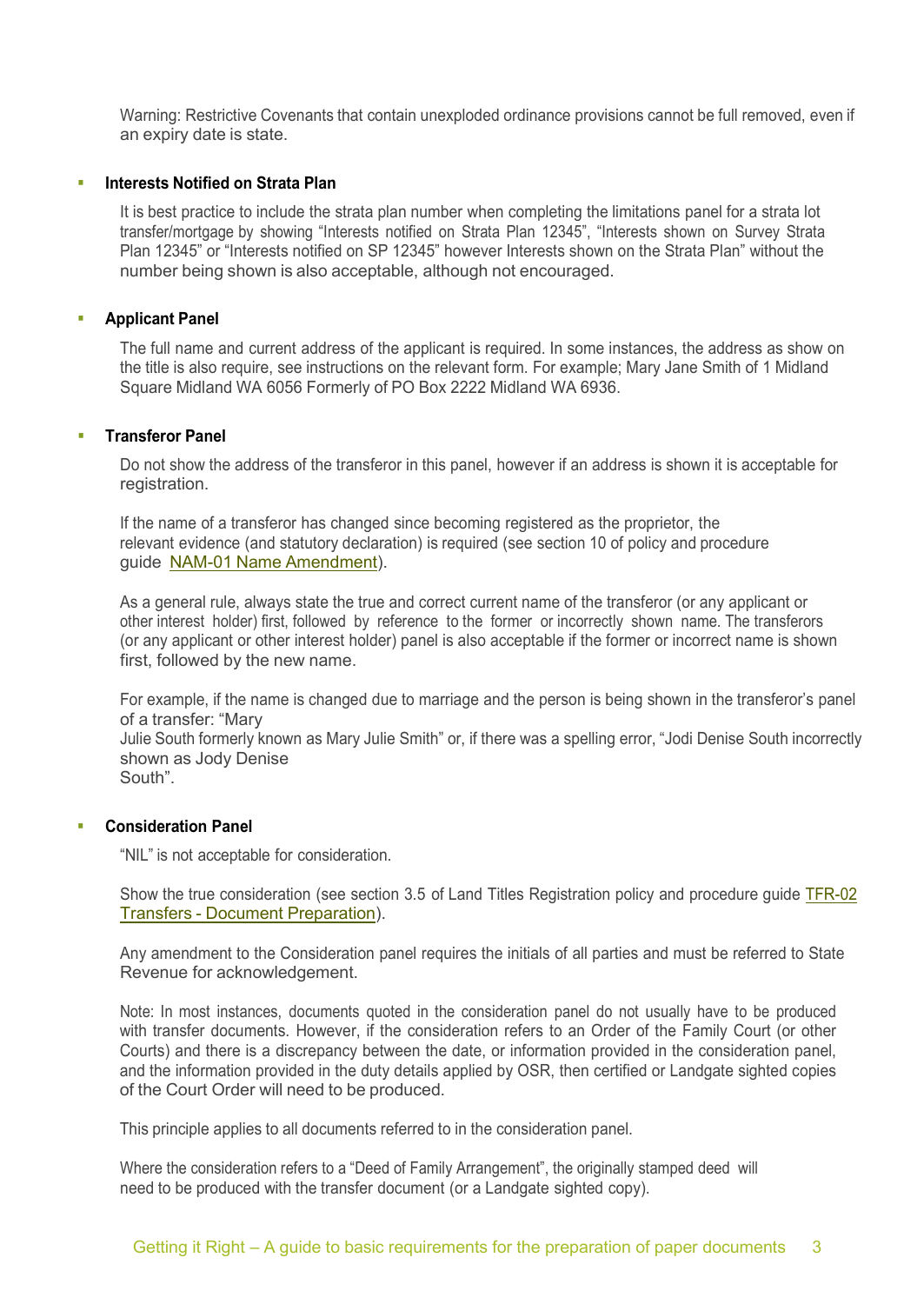#### <span id="page-6-0"></span>**Transferee Panel**

The Transferee panel must show the full name(s) and address(es) of the Transferee(s) (i.e. the buyers). If there is more than one person listed, a tenancy is required to be stated such as "Joint Tenants", "Tenants in Common in Equal Shares" or "Tenants in Common" with shares stated.

Shares should be stated as fractions, such as 1/3 and 2/3. Do not show shares as percentages. All shares should be shown in the lowest common denominator, where appropriate.

For Non-Westernised names, the Certificate of Title will show the surname as the last name, as per the transferee's panel in the transfer. If names are shown in a non-western style, then the Surname should be underlined.

For example, if the name is shown as "Lim Soo Yong" on the document, it will be recorded on the Certificate of Title as Lim Soo Yong. If the name is shown as "Lim Soo Yong" in the transferee's panel, then the name will be shown as SooYong Lim on the Certificate of Title.

Any amendment to the name(s) or tenancy of the Transferee(s) must be initialled by the transferee(s) and referred to Office of State Revenue (OSR) for acknowledgement by OSR. Solicitor's or Agents are not to make these amendments.

#### <span id="page-6-1"></span>**Addresses in Documents**

A person's legal description includes their full name and address.

Where there are two or more documents being lodged for the same proprietor or interest holder (where an address is shown), the address of the proprietor or interest holder must be the same in each document.

For example, if an application and transfer are being lodged, the address shown in the transferee's panel should match the address shown in the applicants panel.

Most applications will update the registered proprietor(s) address as well as electronically lodged mortgages.

#### <span id="page-6-2"></span>**Contractual Components in Mortgages**

The National Mortgage Form (NMF) does not provide for long form format. The contractual component should be lodged prior to the NMF in the form of a Memorandum of Common Provisions (MCP). [DOC-06 Memorandum of Common Provisions](https://www0.landgate.wa.gov.au/for-individuals/Land-Transactions-toolkit/land-titles-registration-policy-and-procedure-guides/practice-manual/registration/doc-06-memorandum-of-common-provisions) for more details about this topic.

Adding an MCP after the mortgagor has singed the mortgage will not be accepted unless the mortgagor has initialled the addition. An Attorney or Solicitor for the Mortgagee cannot add this information.

### <span id="page-6-3"></span>**Attestations**

Refer to Land Titles Registration Policy and Procedure Guide SIG-01 Signing of Documents for more details about this topic, paying particular attention to the key matters below. There are many variations in this part of the document. The Landgate view on the more common of these variations is as follows:

#### <span id="page-6-4"></span>**Transferor's execution panel**

• If a transferor signs twice and the witness signs once, the document will be accepted because it is expected that a prudent witness would insist on seeing the signature applied before applying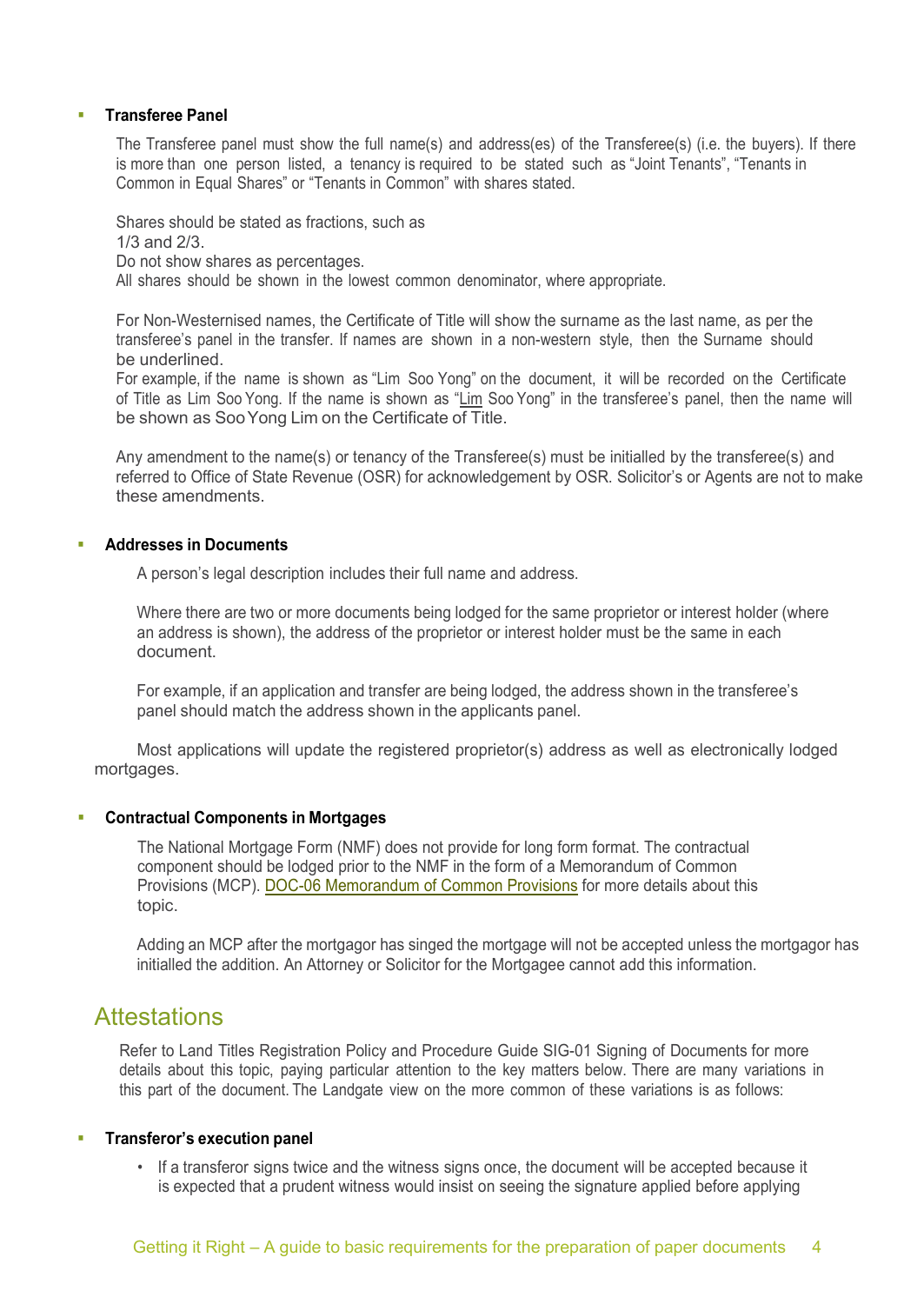their own signature.

- If a witness signs twice, the document is acceptable for registration.
- If a witness includes their details twice, the document is acceptable for registration.
- If an amendment is made to the witness details, (such as a spelling error in the name or an amendment to a street address) then this is acceptable for registration, provided any amendment is clearly made and shows the correct details.
- Where the witness details indicate a second Christian name by showing a letter only, for example Frank A Smith, then the full name of the witness must be included. This may be inserted by the settlement agent without the acknowledgement of the witness.
- If a company executes without a seal, however affixes the seal in error, the addition of the seal is acceptable provided the execution (other than the additional seal) is in accordance with the Land Titles [Registration](https://www0.landgate.wa.gov.au/for-individuals/Land-Transactions-toolkit/land-titles-registration-policy-and-procedure-guides) policy and procedure guides.
- If there are witnesses to the signatures of company seal holders, the additional signatures of the witnesses (and details) are acceptable for registration, provided the execution by the seal holders is in accordance with the Land Titles [Registration](https://www0.landgate.wa.gov.au/for-individuals/Land-Transactions-toolkit/land-titles-registration-policy-and-procedure-guides) policy and procedure guides.

Landgate acceptance is not required prior to lodgement for any of the above situations.

#### <span id="page-7-0"></span>**Transferee execution panel**

- If the transferee signs once and the witness signs twice, the witness must supply a letter of explanation negating any interest in the transfer. The letter should describe the transfer by land description, the parties (transferor and transferee), must be signed, dated, witnessed and contain a statement confirming the person signing does not have any interest in the transfer document other than as a witness.
- Any additional signature shown in the transferee execution panel must be explained by letter of explanation from the person who has signed in addition. The letter should describe the transfer by land description, the parties (transferor and transferee), must be signed, dated, witnessed and contain a statement confirming the person signing does not have any interest in the transfer document other than as a witness.
- If a witness includes their details twice this is acceptable for registration, for example, a witness printing their name twice is acceptable.

Landgate acceptance is not required prior to lodgement for the above situations.

#### <span id="page-7-1"></span>**Issue – non issue panel**

- The "issue non issue" panel of a T2 transfer form must be fulling completed if it is to change the status of the title.
- If transferor(s) sign in the "issue non issue" panel of a T2 transfer form in error, it is acceptable without referring to Landgate's advice officers. Landgate acceptance is not required prior to lodgement.
- The NMF lodged in paper must include the appropriate 'non-issue' clause when printed. A requisition notice will be issued if the paper lodged NMF does not contain the 'non-issue' clause or if the clause has been altered to request 'issue'.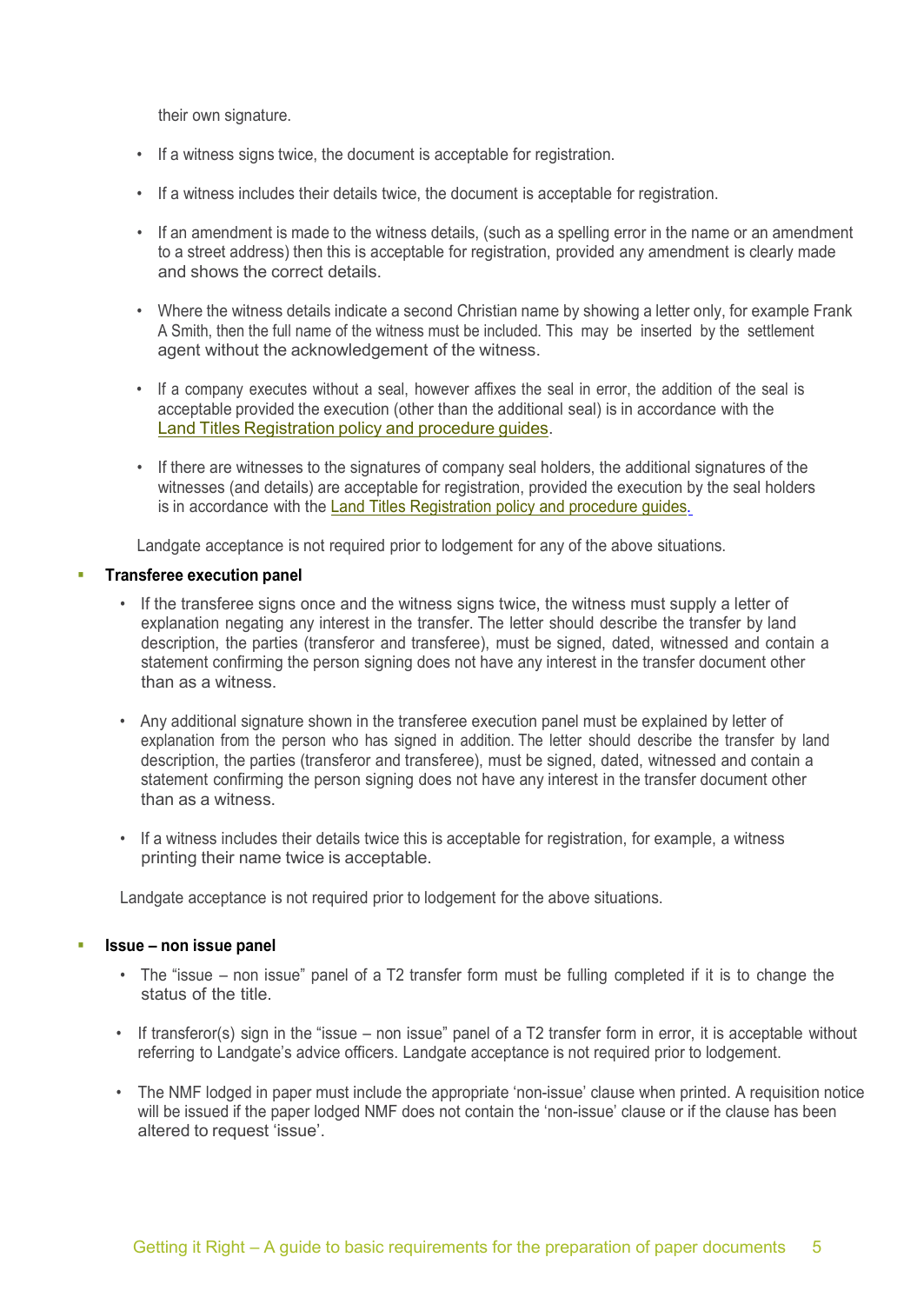#### <span id="page-8-0"></span>**Mortgagor's execution – additional signatures**

• If an extra signature appears in a mortgage document, Landgate will not issue a requisition, provided the mortgagor has signed correctly and had their signature witnessed.

Landgate acceptance is not required prior to lodgement.

#### <span id="page-8-1"></span>**Extra Signatures in General**

• In general, where there are additional signatures in a document for no apparent reason (other than discussed above), a letter of explanation from any person who has signed in addition, is required. The explanation should include a statement to the effect that they hold no interest in the land transaction document that has been signed; describe the land, the document type and the parties to the document.

Landgate acceptance not required prior to lodgement.

#### <span id="page-8-2"></span>**Different Signatures in documents**

Where there are two or more documents being lodged together and the signatures of a person signing the documents are different in each document, a letter of explanation will need to be provided. The letter should explain the use of the different signatures, describe the documents land description, by parties, must be signed and witnessed, dated and must contain the different signatures as confirmation.

Landgate acceptance not required prior to lodgement.

#### <span id="page-8-3"></span>**Transferor and Transferee sign on incorrect sides**

• If the parties to the document inadvertently sign in the wrong attestation panels the following applies; amend the headings to the panels. That is, replace "Transferee" with "Transferor" and vice versa.

Landgate acceptance is not required prior to lodgement.

#### <span id="page-8-4"></span>**Company execution**

- Section 127 of the *Corporations Act 2001* now provides that a sole director must sign a document in their capacity as sole director, where the director is also the sole company secretary, or if the company does not have a company secretary. This will mean that where a director states that they are a sole director when executing a document, no additional evidence in support of the execution will be required to be provided.
- A "sole director and sole secretary" should always been shown as "sole director and sole secretary". If a person is shown as "sole director/secretary" there is uncertainty if the person executing is either the sole director or sole secretary or both, so this form of title should not be used.

• A Company search should be conducted to confirm who are the Directors and Secretaries for the Company.

- If a company executes without a seal, however affixes the seal in error, the addition of the seal is acceptable provided the execution (other than the affixing of the seal) is in accordance with the Land Titles [Registration](https://www0.landgate.wa.gov.au/for-individuals/Land-Transactions-toolkit/land-titles-registration-policy-and-procedure-guides) policy and procedure guides.
- Where a company is executing as transferors and there are witnesses to the signatures of the company seal holders, the additional signatures of the witnesses (and details) are acceptable for registration, provided the execution by the seal holders is in accordance with the Land Titles [Registration policy](https://www0.landgate.wa.gov.au/for-individuals/Land-Transactions-toolkit/land-titles-registration-policy-and-procedure-guides) and [procedure](https://www0.landgate.wa.gov.au/for-individuals/Land-Transactions-toolkit/land-titles-registration-policy-and-procedure-guides) guides.
- Where a company is executing as transferee and there are witnesses to the signatures of the company seal holders, then the witnesses must supply a letter of explanation negating any interest in the transfer. The letter should describe the transfer by land description, the parties to the transfer, must be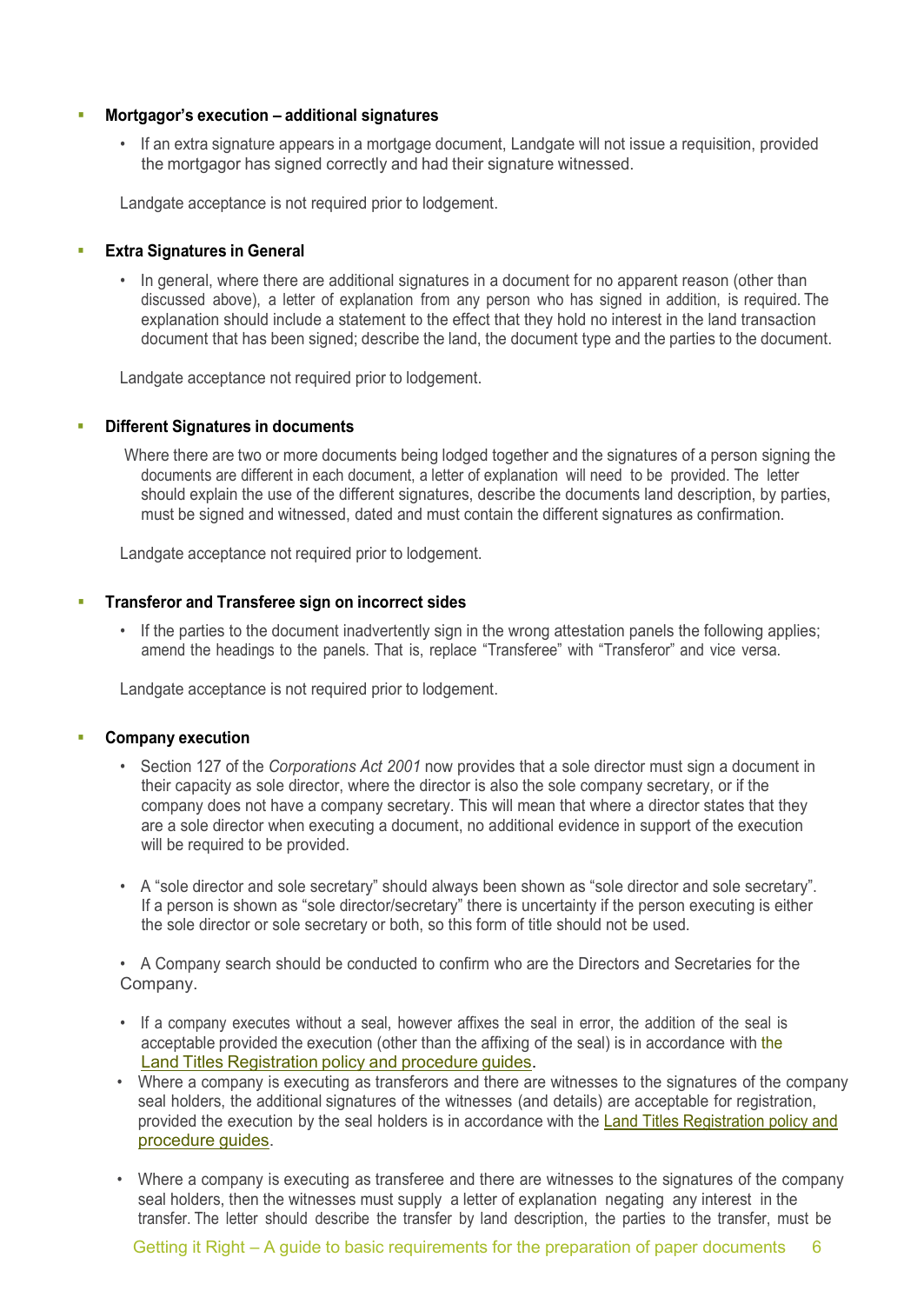signed, dated, witnessed and contain a statement confirming the person signing does not have any interest in the transfer document other than as a witness.

- Company execution of documents with or without a common seal would normally include the signatures of:
	- (a) two directors of the company, or
	- (b) a director and company secretary of the company, or
	- (c) for a proprietary company that has a sole director, that director, if:
	- (i) the director is also the sole company secretary; or
	- (ii) the company does not have a company secretary.

Variations (as to who may execute documents) may be permitted by the Constitution of an individual company. Where this is the case, evidence must be produced to verify the right of the person or persons signing.

For company execution requirements, the Land Titles Registration Policy and Procedure Guide SIG-03 Signing by a Corporation.

#### <span id="page-9-0"></span>**Non-Western Signatures and Interpreter's clauses**

Where a document is signed by a person using, for example, Chinese characters, and is witnessed correctly, Landgate will assume that person understands the document and has affixed his/her normal signature. Witnesses are responsible to ensure the person whose signature they are witnessing understands the English language sufficiently to understand the nature and effect of the document in question. If necessary, an interpreter's clause must be used.

If an interpreter's clause is included and there are two or more documents being lodged for the same person, then all documents must include an interpreter's clause. Refer to Land Titles [Registration](https://www0.landgate.wa.gov.au/for-individuals/Land-Transactions-toolkit/land-titles-registration-policy-and-procedure-guides) policy and [procedure](https://www0.landgate.wa.gov.au/for-individuals/Land-Transactions-toolkit/land-titles-registration-policy-and-procedure-guides) guides.

## <span id="page-9-1"></span>Verification of Identity

- It is not acceptable to strike through the VOI Statement that has been integrated within any form(s). You must use the standard forms if you are providing a VOI Statement by a separate letter headed sheet – see the VOI [webpage.](https://www0.landgate.wa.gov.au/for-individuals/property-ownership/fraud-protection/verification-of-identity)
- Provide a separate VOI statement for each document that is subject to the VOI practice. For example, an application by personal representative and a transfer lodged together require two separate VOI statements, one for each document.
- Ensure statements are originally signed.
- Ensure the names shown on the statement match the name(s) shown in the documents.
- Include full land description, showing lot and survey and Volume and Folio references.
- Place of identification can be shown as a suburb or town, for example Subiaco, Norwood, Melbourne, Wagga Wagga or Perth are all acceptable.

## <span id="page-9-2"></span>Registrar's Caveats

Generally, Registrar's Caveats will not be removed from the title until documents are lodged which cause the interest protected by the caveat to cease.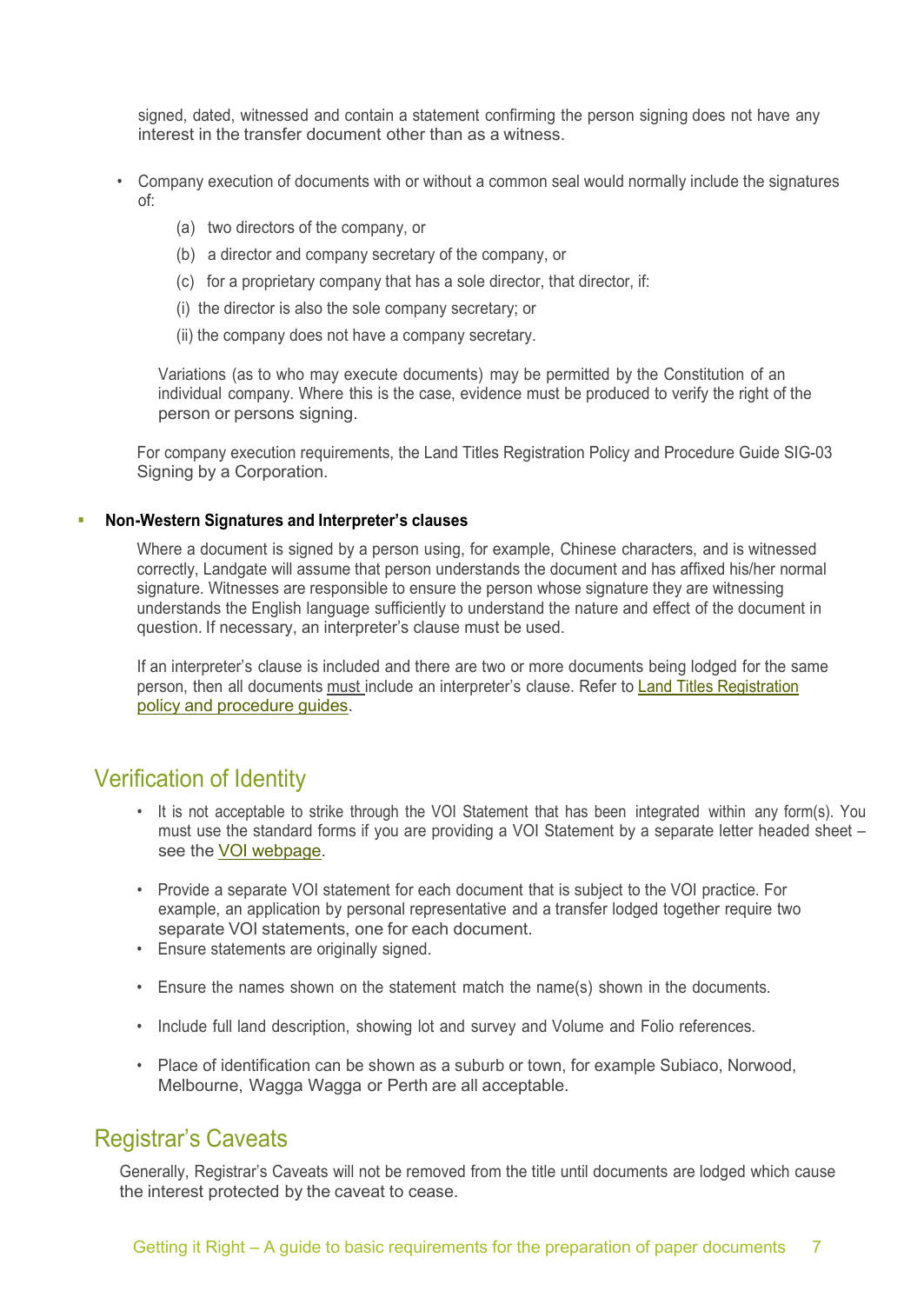Where the Registrar's Caveat protects the beneficiaries of a trust, a declaration of which has been deposited with the Registrar, the trustee generally has a power to sell the affected Land. Where a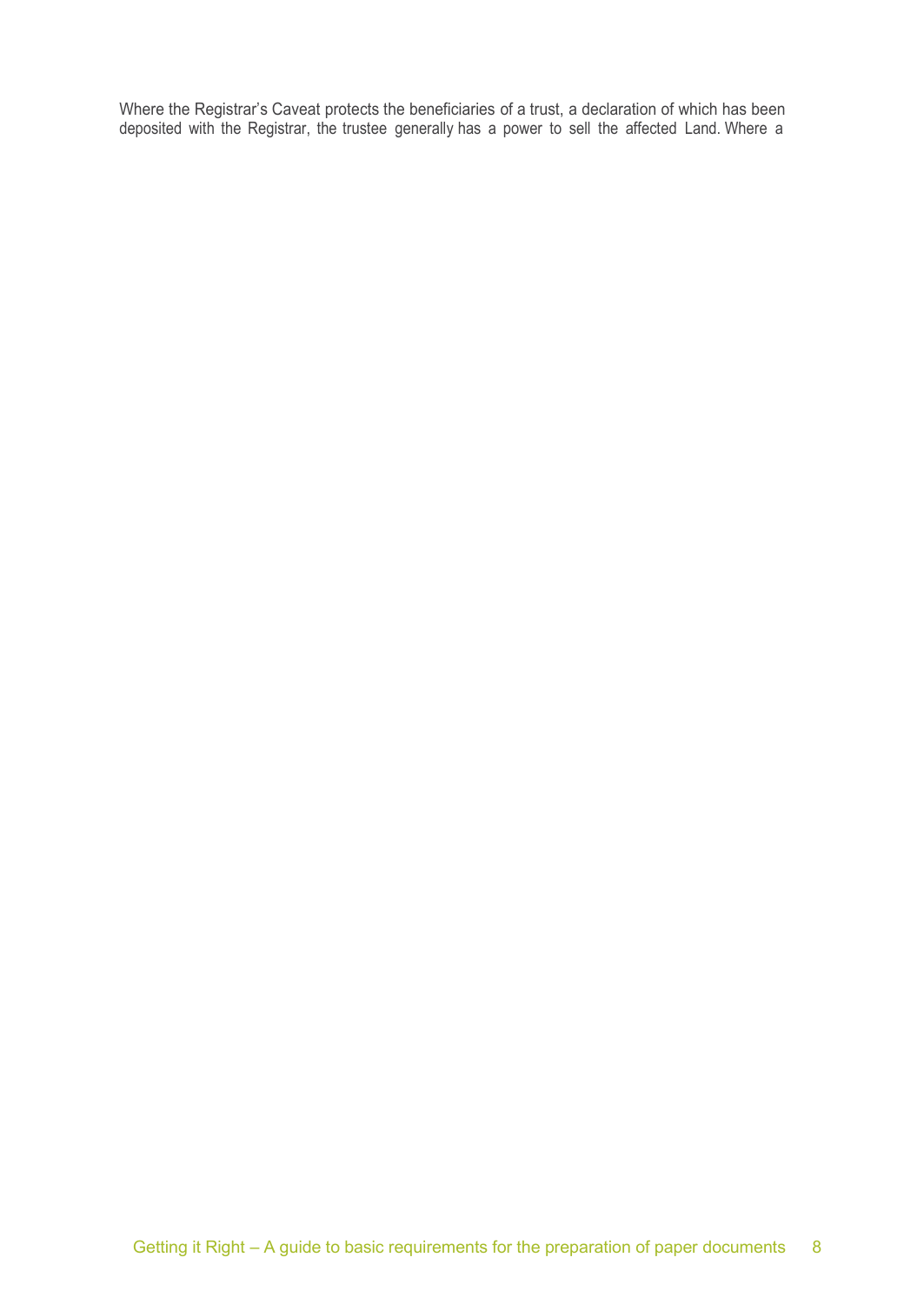transfer to give effect to a sale of the Land is lodged, the Registrar's Caveat is removed, as the beneficiaries interest (with respect to the Land) ceases on registration of the transfer.

Where a trustee is acting in terms of his or her powers under the trust, the Registrar's Caveat is removed to allow the land transaction to proceed, and replaced following that transaction where appropriate. It is up to the parties to the transaction (before or at settlement) to satisfy themselves that the trustee is acting within their powers under the trust.

A search of the Registrar's Caveat and any declarations of trust and other evidence lodged with the Registrar should be conducted before settlement. Please note, however, that the evidence filed with the Registrar may be out of date, so it is recommended that the trustee be required to provide all current, relevant documents.

## <span id="page-11-0"></span>Registrar's Packets

Generally, Registrar's Packets are used to monitor a title that is subject to certain Memorials, Court action or other proceeding that may be deemed inappropriate. The presence of a Registrar's Packet may not prevent a transaction from being processed but may require additional documents or Orders to allow a transaction to accrue.

A 'Status Report' should be obtained to ascertain the purpose of the Packet. This search can be done through Customer Service.

A Status Report is not provided for Registrar's Packet J628… (Sketch on Transfer), but an email can be provided specifying its purpose. The hundreds of multi lot titles in the packet will generally not be removed, not unless an appropriate WAPC approved plan is lodged.

## <span id="page-11-1"></span>Supporting Evidence

Generally, all Originally issued evidence that supports a Transfer or Application should be presenting for sighting by a Landgate Officer or be certified by an Australia Post Officer.

Orders issued by the various Courts in an electronic format will not be sighted as Original, and where it is obvious the Order is electronically seal it will be accepted at lodgement. This includes SAT Orders, Supreme/Family Court Orders and others.

#### <span id="page-11-2"></span>**Statutory Declarations**

Where dealing with WA land, a Statutory Declaration under the *Oaths, Affidavits and Statutory Declarations Act 2005* (OASD Act) should be used. The *Commonwealth Statutory Declarations Act 1959* may also be accepted.

Any amendments or inclusions to a statutory declaration must be initialled by the declarant and the witness, Landgate Officers do not have the authority under the OASD Act to make or accept defects or corrections to a statutory declaration. Any amendment, inclusion or change in medium (typed to handwriting) should be made by the declaration and initialled by them and their witness. Where the defect cannot be amended in such a way then a new statutory declaration should be obtained.

## <span id="page-11-3"></span>Office of State Revenue (OSR) notation required - amendments to a Transfer

The following amendments to a Transfer would require an OSR acknowledgement:

- Land description any amendment on a document subject to duty
- The share being dealt on is changed in an estate and interest panel of a transfer
- Any amendment to the name(s) of transferee(s)
- The name(s) of the transferor(s) are changed to that of an obvious different person. Minor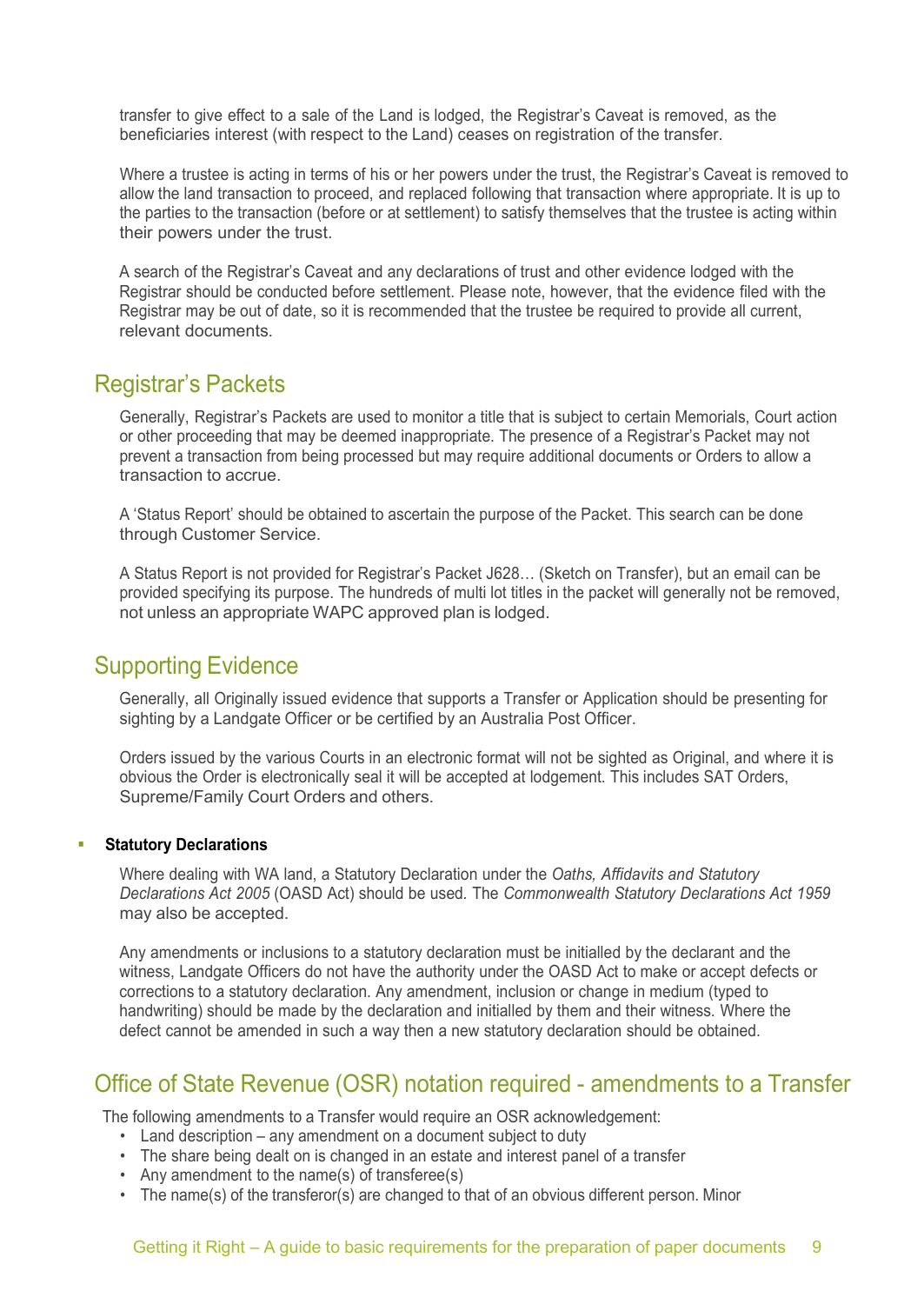amendment (not to the surname) are exempt

• Consideration.

The following amendments to a Transfer would not require an OSR acknowledgement:

- Minor amendment to the name of a transferor(s) only (not surname)
- Re-execution.

#### <span id="page-12-0"></span>**Alterations**

In general, all alterations are to be initialled by all signatories, including witnesses, unless otherwise stated elsewhere is this paper or in the [Land Titles Registration](https://www0.landgate.wa.gov.au/for-individuals/Land-Transactions-toolkit/land-titles-registration-policy-and-procedure-guides) policy and procedure guides.

#### <span id="page-12-1"></span>**Dates on a Document**

All documents are to be dated.

#### <span id="page-12-2"></span>**Amendment of Documents by Solicitors and Settlement Agents**

Amendments made prior to lodgement to prevent the issue of requisitions, or after lodgement to comply with requisitions, can, in some instances, be made by Solicitors or Settlement Agents on behalf of their clients.

Generally, amendments **cannot** be made by Solicitors or Settlement Agents where there:

• Are alterations to Lot or to Survey numbers and:

• Is substitution of a completely different name of a party, and/or

• Is substitution of a completely different number in the registered number of an encumbrance being discharged or withdrawn (an amendment of no more than 2 numbers or an addition, deletion or transposition of numbers is acceptable provided that the number being changed is not an encumbrance on that Certificate of Title).

#### <span id="page-12-3"></span>**Amendment of documents before lodgement**

Refer to Land Titles Registration policy and procedure guide REG-02 The Register. .

Amendments by Solicitors or Settlement Agents to documents prior to lodgement are to be verified by a Certificate on either the face or reverse of the document, or where space is limited by an originally signed letter on letter headed paper. Appropriate deletions or insertions are to be made in those parts of the form between brackets.

I (full name) …………………………………. am the (Solicitor/Settlement Agent) for the (Transferee/Transferor/etc). I have made or authorised and I have authority to make or to authorise on behalf of such person(s) the amendment(s) (hereon/on the reverse hereof) countersigned by me.

| Witness (Solicitor/Settlement Agent/Justice of Peace) | Date |
|-------------------------------------------------------|------|

Refer to Land Titles Registration policy and procedure guide REG-02 The [Register](https://www0.landgate.wa.gov.au/for-individuals/Land-Transactions-toolkit/land-titles-registration-policy-and-procedure-guides/practice-manual/land-ownership%2C-land-titles-and-landgate/reg-02-the-register)[.](https://www0.landgate.wa.gov.au/for-individuals/Land-Transactions-toolkit/land-titles-registration-policy-and-procedure-guides/practice-manual/land-ownership%2C-land-titles-and-landgate/reg-02-the-register)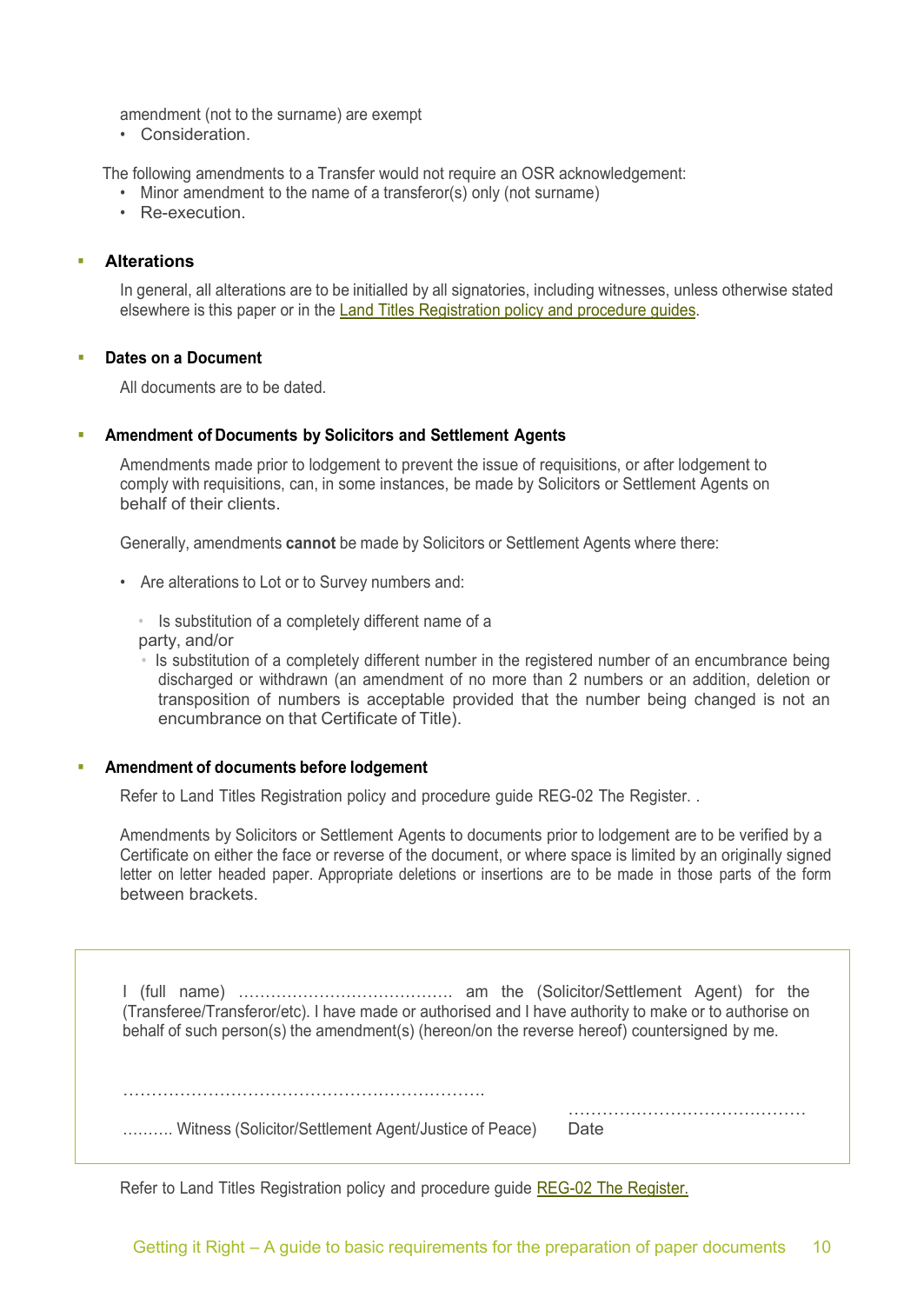## <span id="page-13-0"></span>Written examples of acceptable and unacceptable amendments

On the following pages are examples of situations of amendments which:

- Are not permitted and require a new Transfer of Land document to be prepared
- Are acceptable without acknowledgement from the parties and do not require Landgate acceptance prior to lodgement
- Are acceptable with acknowledgement, once acknowledged Landgate pre- approval is not required
- Are acceptable without acknowledgment, except where stated, and do not require Landgate acceptance prior to lodgement

Further information and advice can be provided through the contact information at the front of this booklet.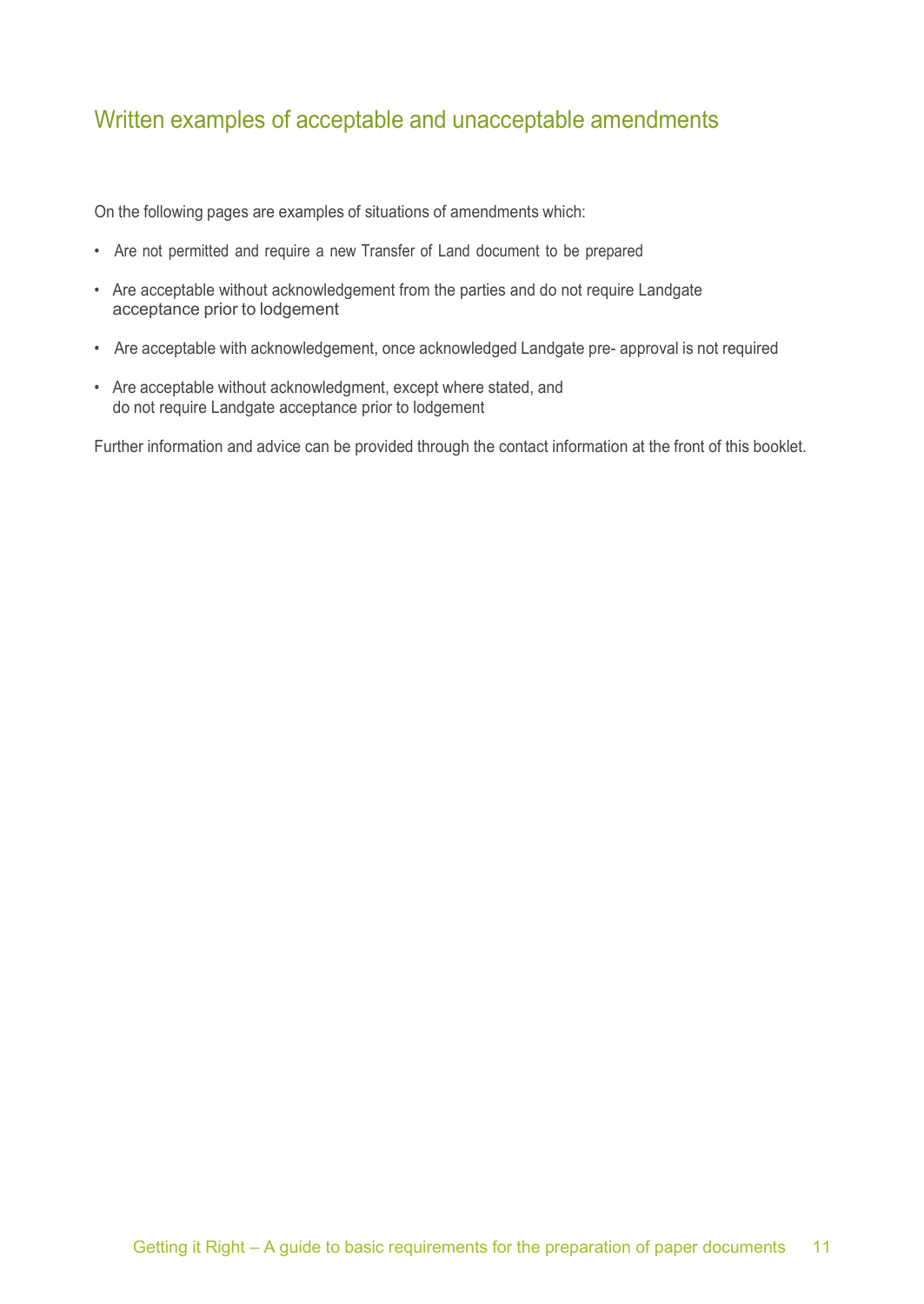Example 1: The following amendments **are not permitted** and require a new Transfer of Land document to be prepared.

| 987655<br>Lot 12345 on DP 987654                                                                       |                                                           |              |      |                                                                                     |
|--------------------------------------------------------------------------------------------------------|-----------------------------------------------------------|--------------|------|-------------------------------------------------------------------------------------|
|                                                                                                        |                                                           | <b>Whole</b> | 4567 | 123                                                                                 |
| OF                                                                                                     | » Substitution of a completely new lot or plan reference  |              |      |                                                                                     |
| Lot 12345 on DP 987684                                                                                 | » Amendments to two or more parts of the land description |              |      |                                                                                     |
|                                                                                                        |                                                           |              |      |                                                                                     |
|                                                                                                        |                                                           |              |      |                                                                                     |
| ESTATE AND INTEREST (Note 2)                                                                           |                                                           |              |      |                                                                                     |
| Fee Simple                                                                                             |                                                           |              |      |                                                                                     |
| LIMITATIONS, INTERESTS, ENCUMBRANCES and NOTIFICATIONS (Note 3)                                        |                                                           |              |      |                                                                                     |
|                                                                                                        |                                                           |              |      |                                                                                     |
| M 000000 - Restrictive Covenant Burden<br>TRANSFEROR (Note 4)                                          |                                                           |              |      |                                                                                     |
| Frederick Hoover                                                                                       |                                                           |              |      |                                                                                     |
|                                                                                                        |                                                           |              |      |                                                                                     |
| CONSIDERATION (Note 5)                                                                                 |                                                           |              |      |                                                                                     |
|                                                                                                        |                                                           |              |      |                                                                                     |
| Three Hundred Thousand Dollars - \$300,000.00<br>FRANSFEREE (Note 6)                                   |                                                           |              |      |                                                                                     |
| Frank Kyle Hock and Brook Bettina Hock, both of<br>1014 Whiskey Circuit, Allanbrook, as Joint Tenants. |                                                           |              |      |                                                                                     |
| OR                                                                                                     |                                                           |              |      |                                                                                     |
| Ann Peta<br>Frank Kyle Hock and Brook Bettina Hock, both                                               |                                                           |              |      | New Transfer required where names are<br>completely changed, substituted or deleted |
| of                                                                                                     |                                                           |              |      |                                                                                     |
| 1014 Whiskey Circuit, Allanbrook, as Joint<br>Tenants.                                                 |                                                           |              |      |                                                                                     |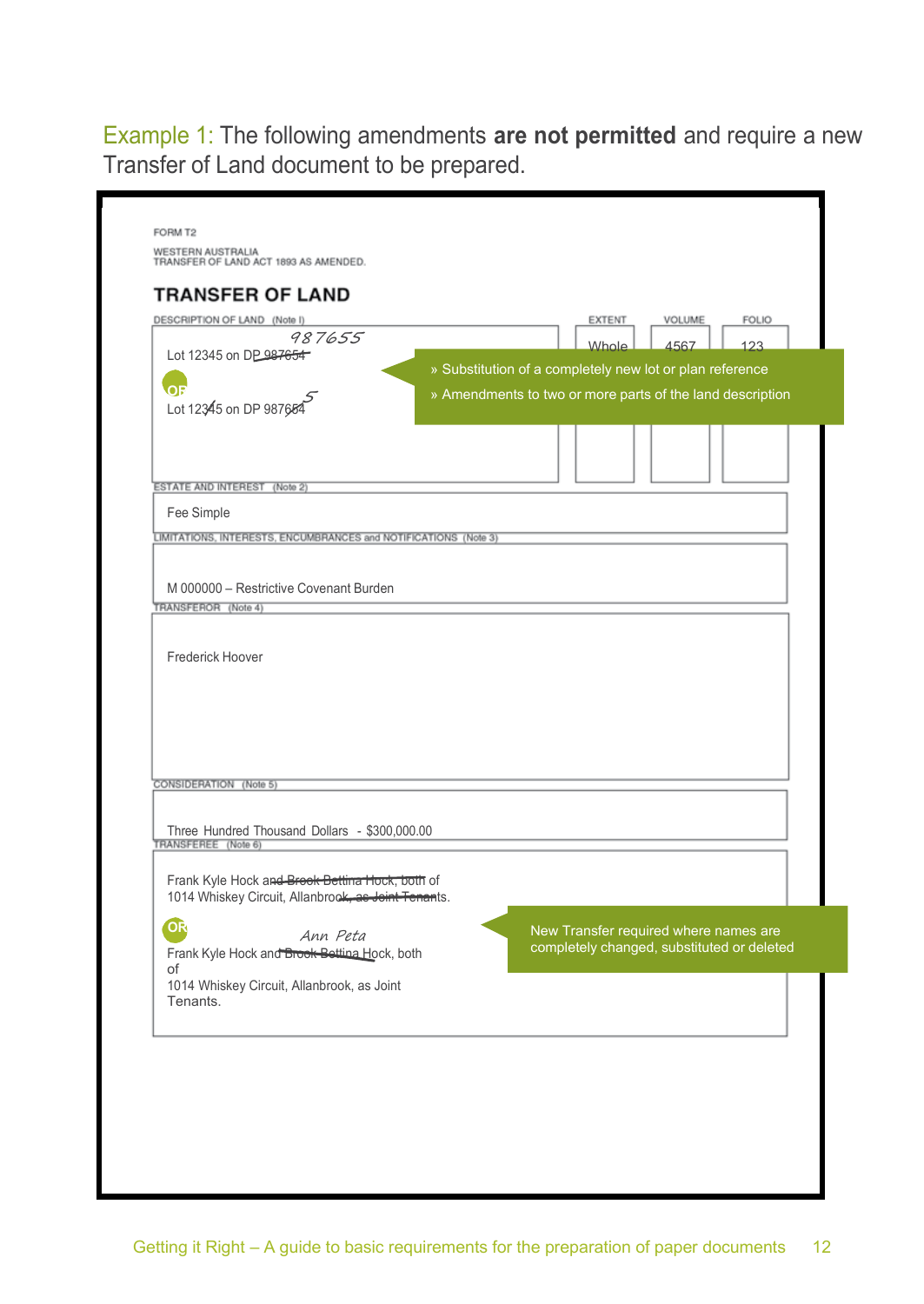Example 2: Amendments as shown **are acceptable** with acknowledgement as indicated. **Once acknowledged, Landgate pre-approval is not required.**

| DESCRIPTION OF LAND (Note I)<br>5                                                                                  | Initialling of amendment to land description<br>123<br>required from all of the following?                                                                |
|--------------------------------------------------------------------------------------------------------------------|-----------------------------------------------------------------------------------------------------------------------------------------------------------|
| Lot 12345 on DP 987654                                                                                             | » Transferor<br>» Transferee<br>» State Revenue                                                                                                           |
|                                                                                                                    | Note: Amendments to Land Descriptions cannot<br>be made by Solicitors or Settlement Agents                                                                |
| ESTATE AND INTEREST (Note 2)                                                                                       |                                                                                                                                                           |
| Fee Simple<br>LIMITATIONS, INTERESTS, ENCUMBRANCES and NOTIFICATIONS (Note 3)                                      |                                                                                                                                                           |
| M 000000 - Restrictive Covenant Burden.                                                                            |                                                                                                                                                           |
| M 149404 – NOTIFICATION<br>RANSFEROR (Note 4)                                                                      | Any inclusion or amendment to be acknowledged by all transferees                                                                                          |
| <b>Frederick Hoover</b><br>Incorrectly shown on title as Fredrick Hoover                                           | Any inclusion or amendment to be                                                                                                                          |
|                                                                                                                    | acknowledged by the transferor                                                                                                                            |
|                                                                                                                    |                                                                                                                                                           |
| AND ONE<br>$\mathcal I$                                                                                            | Any amendment to be acknowledged by:<br>» Transferor                                                                                                      |
| Three Hundred Thousand Dollars \$300,000.00<br>TRANSFEREE (Note 6)                                                 | » Transferee                                                                                                                                              |
|                                                                                                                    | » State Revenue                                                                                                                                           |
| Betty                                                                                                              | Circle                                                                                                                                                    |
|                                                                                                                    | Frank Kyle Hock and Brook-Bettina Hock, both of 1014 Whiskey Circuit, Allanbrook, as Joint Tenants.                                                       |
|                                                                                                                    |                                                                                                                                                           |
| CONSIDERATION (Note 5)<br>Minor amendments to names to be acknowledged by:<br>» All Transferees<br>» State Revenue | Amendments to the address (including<br>a new address) can be made by Solicitor<br>or Settlement Agent (with stamp) or<br>acknowledged by all transferees |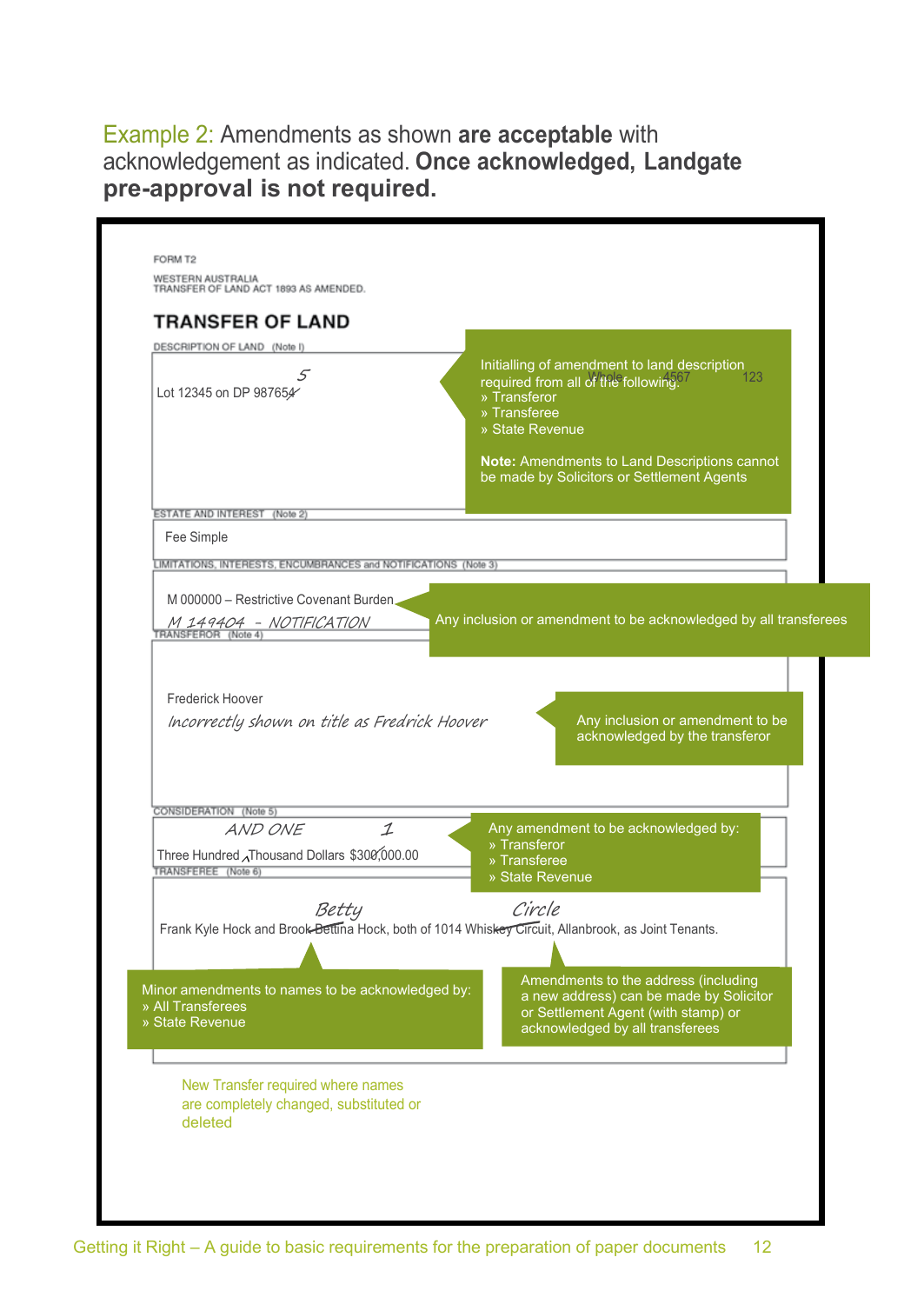Example 3: Amendments or additions as shown **are acceptable without** acknowledgement from the parties to transfer. **Landgate acceptance prior to lodgement is not required.**

PAGE 3 ATTESTATION SHEET Dated this 31 30 day of April 2020 Deletion or amendment of date acceptable TRANSFEROR/S SIGN HERE (Note 7) Signed FHoover<br>FHoover FHoover Fredrick Hoover Additional signature of Frederick<br>In the presence of transferor acceptable Kristine S. Army (Susan) 10 Circus Circle, Yellowcliffe Amendments to the transferor or witness details Pilot Yellowclift are acceptable, including adding a name where an initial is shown or an amendment or crossing out to correct a spelling error REQUEST FOR ISSUE / NON-ISSUE (Instruction 4) BY SIGNING THIS PANEL, I / WE THE TRANSFEREE REQUEST THE ISSUE / NON - ISSUE ( DELETE AS REQUIRED ) OF A DUPLICATE (S) OF TITLE FOR THE LAND ABOVE DESCRIBED. Fffoover Signed Signed Signing of issue/non-issue panel by any transferor acceptable acceptable TRANSFEREE/S SIGN HERE (Note 7) THE LODGING PARTY OF THIS DOCUMENT IS AUTHORISED BY THE ABOVE NAMED TRANSFEREE TO INSTRUCT ISSUING<br>DETAILS FOR THE DUPLICATE CERTIFICATE(S) OF TITLE. Signed Signed THack B Hock **Brook Betty Hock** Frank Ky Franklin In the presence of: Signing in red or other coloured ink Roger Samuels Witness details not acceptable, required if the same 10 Stylish Parade, Lakeview Consultant Engineer provided it can be person has witnessed Signatures and/or fully reproduced 0555 and the witness initials of parties to electronically, such 0545 123 789 details have already the transfer outside as by scanning or been included the page border are photocopying acceptable when in Amendments to the addition to correct witness details are executionacceptable, including adding a name where an  $H - B$ d initial is shown, or amending or crossing out to correct a spelling error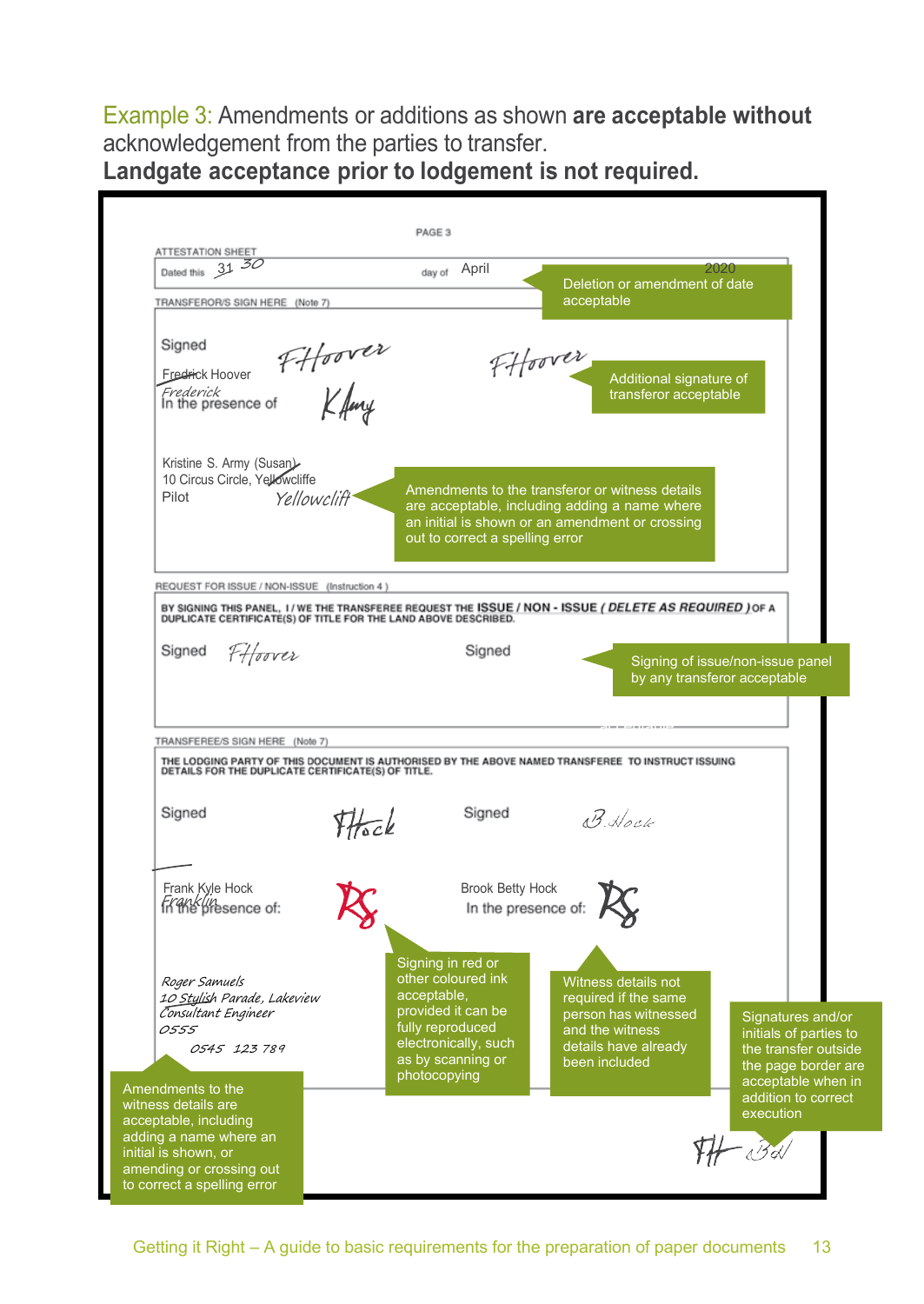## Example 4: Amendments as shown **are acceptable without** acknowledgement except where stated. **Landgate acceptance prior to lodgement is not required.**

|                                                                                                                                                     | day of                                                                |               | Year                                                                                                                                                        |
|-----------------------------------------------------------------------------------------------------------------------------------------------------|-----------------------------------------------------------------------|---------------|-------------------------------------------------------------------------------------------------------------------------------------------------------------|
| TRANSFEROR/S SIGN HERE (Note 7)                                                                                                                     |                                                                       |               |                                                                                                                                                             |
| <b>Kristian Army</b><br><b>Director</b><br>Robert<br>Winner<br>Director/Secretary<br>Roger Rocket<br>10 Placid Street, Perth<br>Inventor<br>RRocket | Executed by Docker Farms Pty Ltd - ACN 000 000 000<br>Kfmy<br>RWinner |               | A witness or witnesses to the<br>directors of the company is<br>acceptable where a company is<br>executing as transferor without<br>any further explanation |
| REQUEST FOR ISSUE / NON-ISSUE (Instruction 4)                                                                                                       |                                                                       |               | BY SIGNING THIS PANEL, I / WE THE TRANSFEREE REQUEST THE ISSUE / NON - ISSUE ( DELETE AS REQUIRED ) OF A                                                    |
|                                                                                                                                                     |                                                                       |               |                                                                                                                                                             |
| TRANSFEREE/S SIGN HERE (Note 7)<br>DETAILS FOR THE DUPLICATE CERTIFICATE(S) OF TITLE.                                                               |                                                                       |               | THE LODGING PARTY OF THIS DOCUMENT IS AUTHORISED BY THE ABOVE NAMED TRANSFEREE TO INSTRUCT ISSUING                                                          |
| Signed<br>Frank Kyle Whisky                                                                                                                         | FWhisky                                                               | Signed        |                                                                                                                                                             |
| In the presence of:                                                                                                                                 | 7 Hoover                                                              | In the presen | » A witness may <b>print</b> their name<br>twice, but cannot sign twice.<br>» As a general principal, any<br>additional signatures in the                   |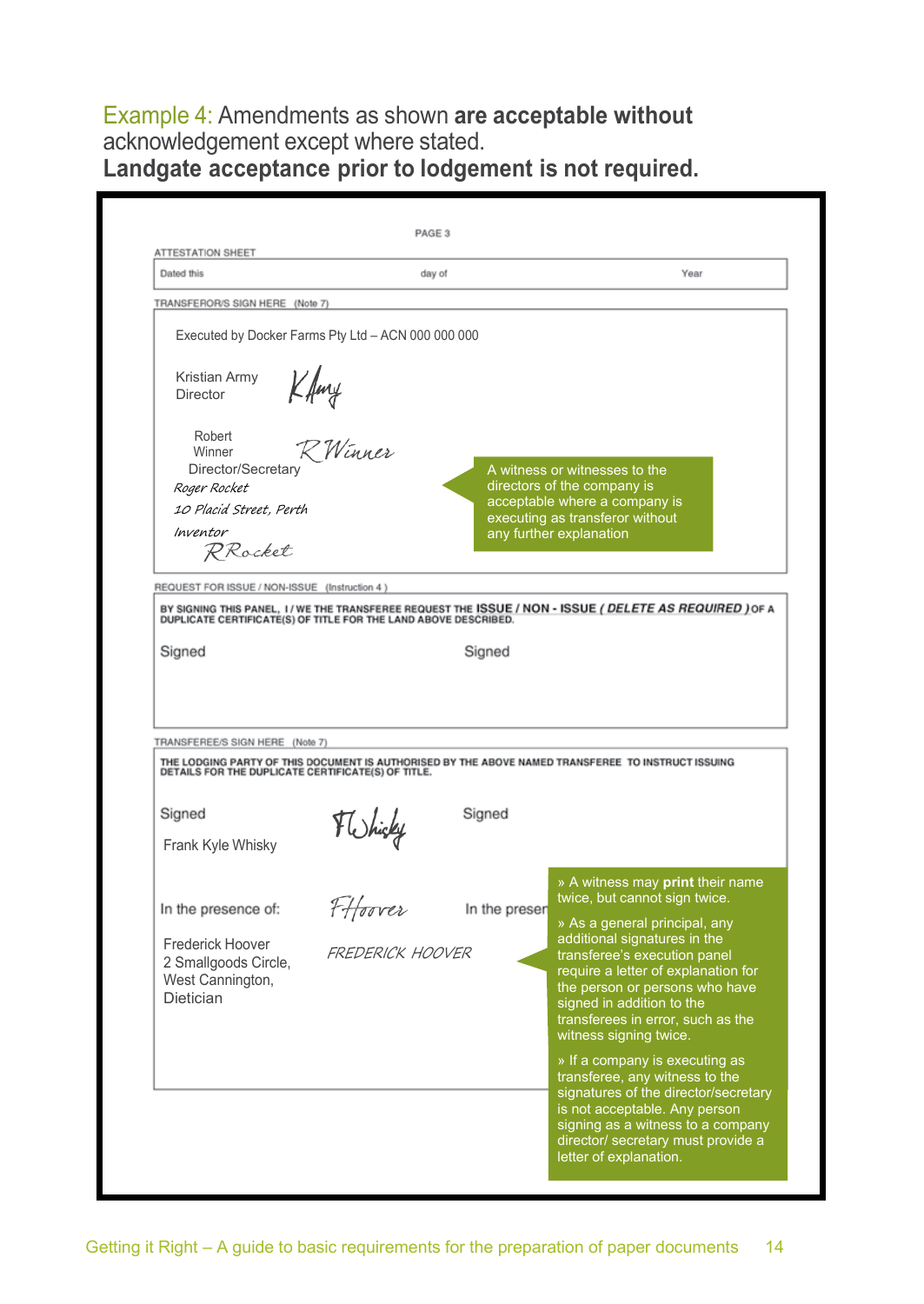## Terms of use

#### **Disclaimer of Liability**

The information contained in this document is a guide or information source only. Various factors beyond the control of Landgate can affect the quality or accuracy of the information and products. While every effort has been made to ensure accuracy and completeness, no guarantee is given nor responsibility taken by Landgate for errors or omissions in this document. Landgate is not liable for any loss or damage incurred as a result of the use of, or reliance upon the information provided in this document or incorporated into it by reference.

#### **Important**

The information in this document should not be regarded as legal advice. In all matters, users should seek legal advice from an independent legal practitioner.